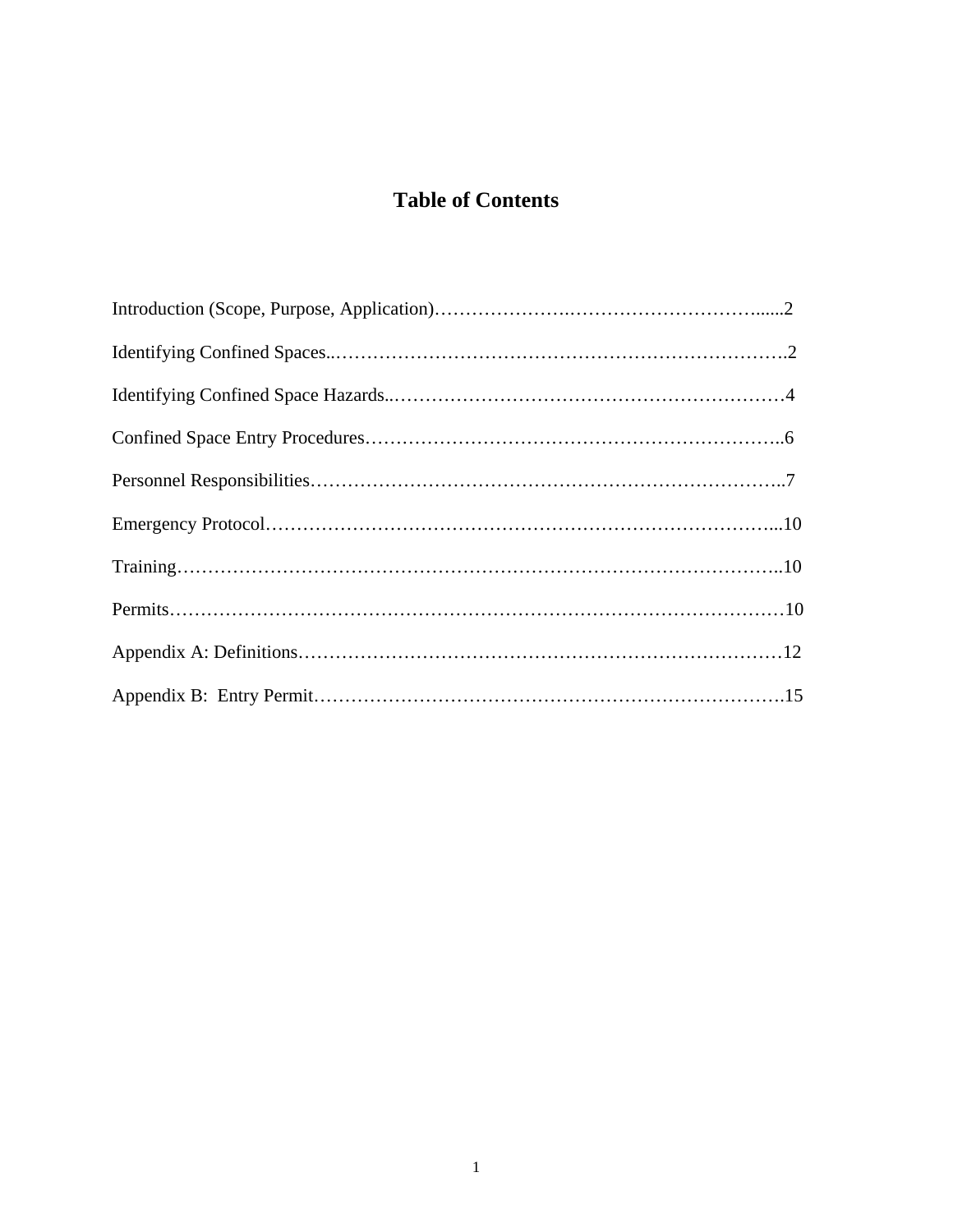## **Introduction**

### **Scope:**

In accordance with the Williams College Office of Environmental Health and Safety, the following confined space guidelines have been designed to provide the appropriate health and safety requirements that are to be followed when entering, exiting, and working in our confined spaces. The guidelines contained herein describe the reasonable and necessary policies and procedures for any and all facilities, departments, and individuals who are associated with confined space entry operations. This program and all parts of 29 CFR 1910.146 shall apply to all confined space entry operations conducted at Williams College.

### **Purpose:**

To establish guidelines and performance objectives for the health and safety of Williams College employees and contractors that are to perform work in both permit and nonpermit required confined spaces at Williams College.

### **Application:**

The Williams College Confined Space Guidelines and other applicable requirements found herein shall at least comply with, if not exceed, local, state and federal requirements. It is the responsibility of all College personnel and contractors working in all confined spaces at Williams College to adhere to this confined space guideline; unless the use of a stricter guideline, policy or program is utilized.

# **Identifying Confined Spaces**

Recognition is an important aspect of making a safe entry into a confined space. It is the responsibility of the Williams College Office of Environmental Health and Safety to identify all confined spaces and determine whether or not they are permit or non-permit required.

To clarify what constitutes a confined space, the following definition will be used.

A **Confined Space** is any space that has the following characteristics:

- 1. **It is large enough or so configured that an employee can bodily enter and perform assigned work.**
- 2. **It has limited or restricted means for entry or exit.**

Confined-space openings are limited primarily by size and location. Openings may be small in size and may be difficult to move through easily. However, in some cases openings may be very large; for example, open-topped spaces such as pits or excavations. Entrance and exit may be required from top, bottom, or side. In some cases, having to access the work area by a fixed ladder may constitute limited or restricted entry or exit. Size or location will generally make rescue efforts difficult.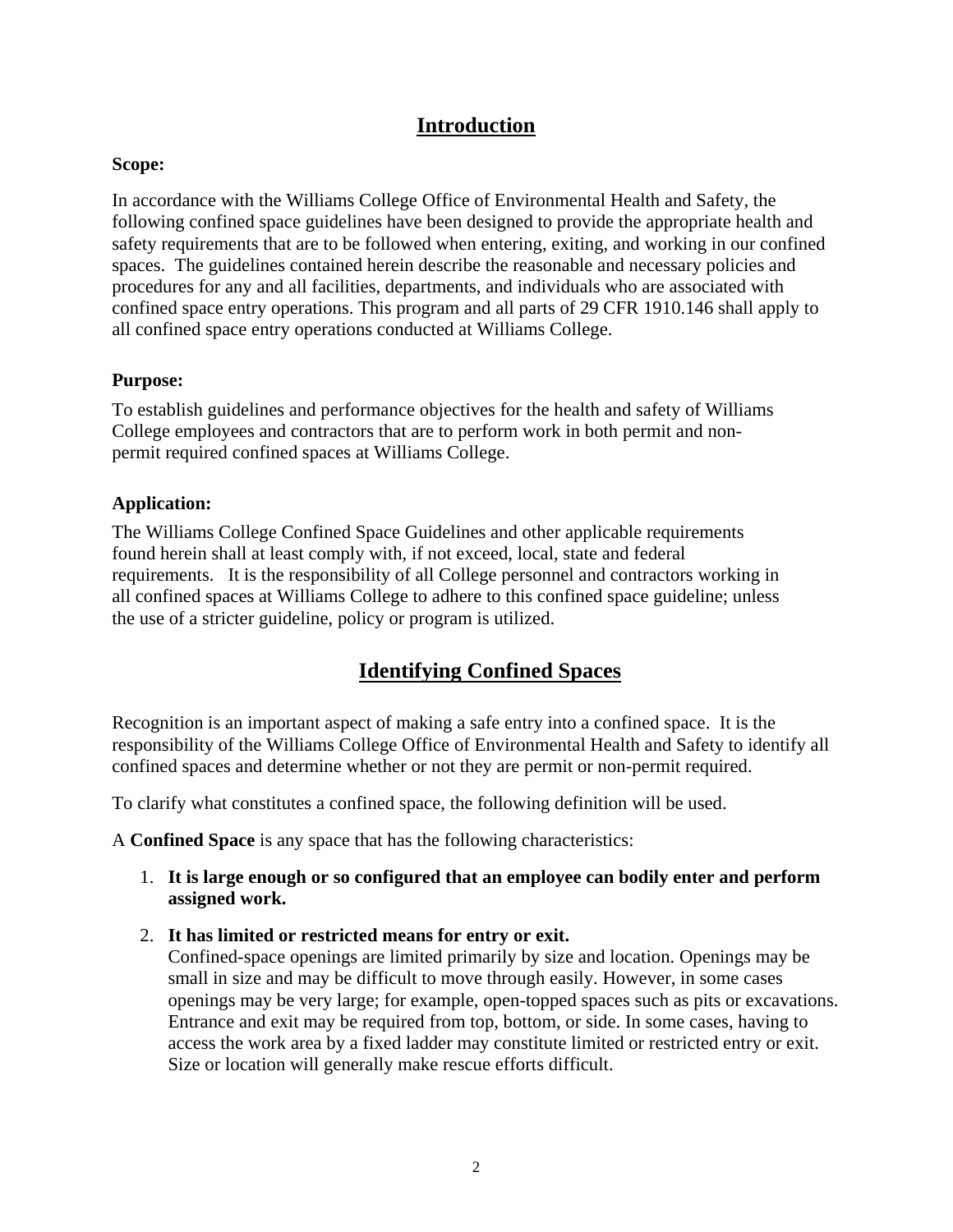### 3. **It is not designed for continuous employee occupancy.**

Most confined spaces are not designed for employees to enter and work on a routine basis. Because they are not designed for continuous occupancy, frequently they will not have good ventilation or lighting. Therefore, occasional employee entry for inspection, maintenance, repair, cleanup, or similar tasks, can be difficult and dangerous. The danger associated with entry may come from chemical or physical hazards within the space.

## **Non-Permit vs. Permit Required Confined Spaces**

The areas deemed to be permit-required shall have signage or other equally effective means of identification at any and all entrances to the confined space. Areas that have been identified as "non-permit" required confined spaces, that must be entered for the purpose of cleaning, brazing, cutting, heating, soldering and welding or which contains water or other known or potential hazard shall be classified either temporarily or permanently as a "permit required" confined space.

A **Non-Permit Confined Space** is a confined space that does not contain, nor has the potential to contain, any hazard capable of causing death or serious physical harm. Examples of nonpermit required confined spaces might include the interiors of HVAC units, certain air plenums and pipe chases, attics, walk-in freezers or refrigerators, and some building crawl spaces.

### A **Permit-Required Confined Space** has one or more of the following characteristics:

- 1. Contains or has a potential to contain a hazardous atmosphere.
- 2. Contains a material that has the potential for engulfing an entrant.
- 3. Has an internal configuration such that an entrant could be trapped or asphyxiated by inwardly-converging walls or by a floor that slopes downward and tapers to a smaller cross-section; or
- 4. Contains any other recognized serious safety or health hazard. Examples of serious safety or health hazards might include: fall hazards, unguarded machinery, extreme heat or cold, steam pipes or chemical lines, electrical hazards, asbestos, or hazardous levels of dust.

Examples of permit-required confined spaces at Williams College include steam tunnels, sewers, electrical vaults, boilers, tanks and vessels, excavations greater than 5 ft. deep, and other types of enclosures. Without exception, any space that is accessed by lifting a manhole cover shall be considered a permit-required confined space.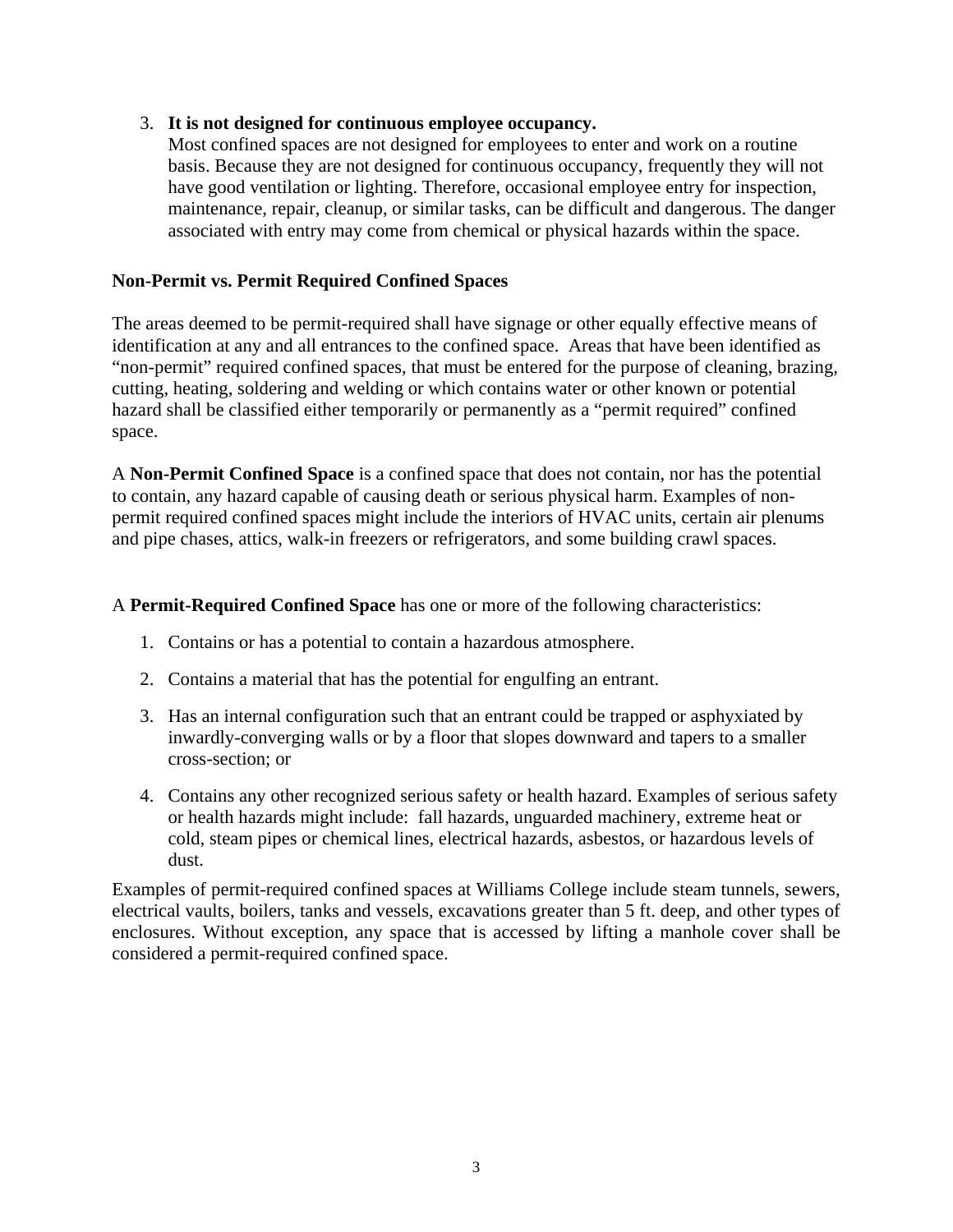## **IDENTIFYING CONFINED SPACE HAZARDS**

#### **Acceptable and Unacceptable Atmospheric Conditions**

Once a confined space has been identified, the hazards that may be present within this area must be identified. Confined-space hazards can be grouped into the following categories: 1) Oxygendeficient atmospheres, 2) flammable atmospheres, 3) toxic atmospheres, and  $\overline{4}$ ) mechanical and physical hazards.

Every confined space must be evaluated for these four types of hazards. The types of atmospheric hazards are often the most difficult to identify since they are normally invisible. The most common toxic atmospheres are carbon monoxide, methane, and hydrogen sulfide (sewer gas). Carbon monoxide is colorless and odorless and will readily mix with the air thus making it impossible to detect without the use of equipment. Methane gas is lighter than air and will rise to its highest level. Hydrogen sulfide can be initially detected by the "rotten eggs" odor and it is heavier than air and will seek its' lowest point.

After evaluation by a *qualified person*, the atmospheric conditions of a confined space shall be considered acceptable provided:

> **Oxygen** - is between 19.5% and 23.5% **Flammability** - is less than 10% of the LEL or LFL

**Carbon Monoxide** - is less than 35 ppm **Hydrogen Sulfide** - is less than 10 ppm Toxicity - is less than recognized exposure limits (i.e. PEL or TWA)

1. Oxygen-Deficient Atmospheres

The normal atmospheric conditions are comprised of approximately 21% oxygen and 79% nitrogen. An atmosphere containing less than 19.5% oxygen shall be considered oxygen-deficient. The oxygen level inside a confined space may be decreased as the result of either consumption or displacement.

There are a number of processes which consume oxygen in a confined space. Oxygen is consumed during combustion of flammable materials, as in welding, cutting, or brazing. Oxygen can also be consumed during chemical reactions such as in the formation of rust on the exposed surfaces of a confined space. The number of people working in a confined space and the amount of physical activity can also influence oxygen consumption. Oxygen levels can also be reduced as the result of oxygen displacement by other gases.

2. Flammable Atmospheres

Flammable atmospheres are generally the result of flammable gases, vapors, dust mixed in certain concentrations with air, or an oxygen-enriched atmosphere.

Oxygen-enriched atmospheres are those atmospheres which contain an oxygen concentration greater than 23.5%. An oxygen-enriched atmosphere will cause flammable materials such as clothing and hair to burn violently when ignited.

Combustible gases or vapors can accumulate within a confined space when there is inadequate ventilation. Gases that are heavier than air will accumulate in the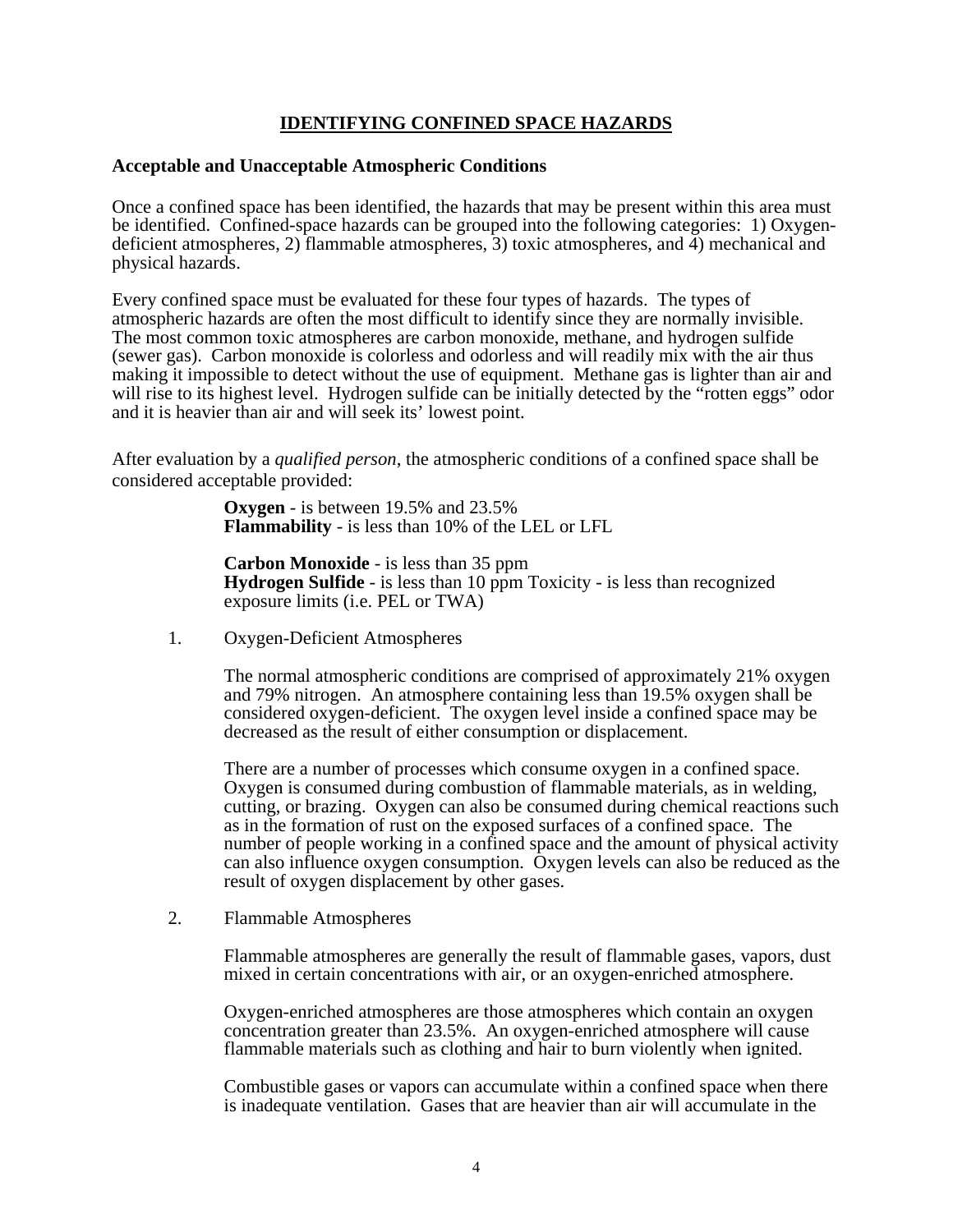lower levels of a confined space. Therefore, it is especially important that atmospheric tests be conducted near the bottom of all confined spaces.

The work being conducted in a confined space can generate a flammable atmosphere. Work such as spray painting, coating, or the use of flammable solvents for cleaning can result in the formation of an explosive atmosphere. Welding or cutting with oxyacetylene equipment can also be the cause of an explosion in a confined space and shall not be allowed without a hot work permit. The atmosphere shall be tested continuously while **any hot work is being conducted** within the confined space.

- 3. Toxic atmospheres may be present within a confined space as the result of one or more of the following:
	- a. The product stored in the Confined Space

 When a product is stored in a confined space, the product can be absorbed by the walls and give off toxic vapors when removed or when cleaning the residual material. The product can also produce toxic vapors which will remain in the atmosphere due to poor ventilation.

b. The Work Being Conducted in the Confined Space

 Toxic atmospheres can be generated as the result of work being conducted inside the confined space. Examples of such work include: Welding or brazing with metals capable of producing toxic vapors, painting, scraping, sanding, etc. Many of the solvents used for cleaning and/or degreasing produce highly toxic vapors.

c. Areas Adjacent to the Confined Space

 Toxic fumes produced by processes near the confined space may enter and accumulate in the confined space. For example, if the confined space is lower than the adjacent area and the toxic fume is heavier than air, the toxic fume may "settle" into the confined space.

4. Mechanical and Physical Hazards

Problems such as rotating or moving mechanical parts or energy sources can create hazards within a confined space. All rotating or moving equipment such as pumps, process lines, electrical sources, etc., within a confined space must be identified and locked/tagged out.

Physical factors such as heat, cold, noise, vibration, and fatigue can contribute to accidents. These factors must be evaluated for all confined spaces entry operations.

Excavations could present the possibility of engulfment. Employees shall be protected from cave-ins by sloping, benching, or shoring systems when the depth of the excavation is more than five feet, in accordance with 29 CFR 1926.652.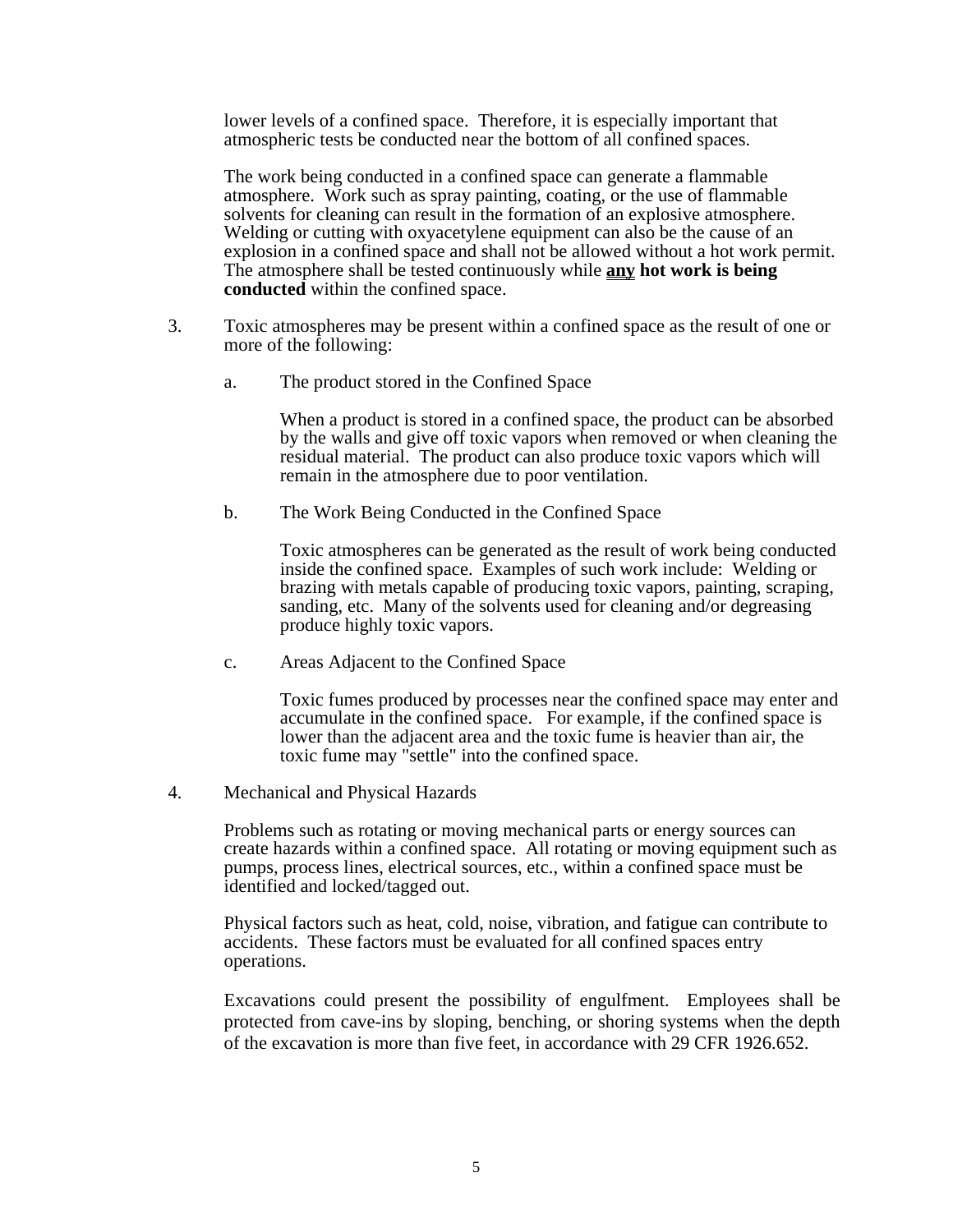## **Confined Space Entry Procedures**

**Prior** to entering a "permit required" confined space, an entry permit must be obtained from the Office of Environmental Health and Safety. After obtaining the permit, the individuals must determine if the area requires alarm de-activation. If so, an official of Williams College (i.e. EH&S, Fire Safety, Security) must be summoned to do so. Prior to deactivating the alarm the College Official will request to see the permit to ensure all procedures have been followed. Without exception, prior to entering into any permit required confined space the Williams College Security Department shall be notified of the entry. Upon exiting the space for an extended period of time (i.e. lunch, end of work) notification will also be made to the Security Department.

After notification, the single most important procedure before entering any confined space is to use a meter to test the atmospheric hazards present. All atmospheric testing equipment shall be furnished by the Williams College EH&S Department. Contractors wishing to utilize their own testing equipment must meet or exceed the testing covered by the EH&S equipment and will be required to provide a current calibration certificate. Additionally, all tripods, harnesses, and hood ventilation systems will be provided by the Office of EH&S.

## **Entry Specific Procedures:**

All confined spaces at Williams College have some type of procedure that must be followed before entering.

#### Tunnel Entry

All tunnels are to be considered permit-required; they are locked and/or alarmed to prevent regular access and must be opened by an Official of Williams College. When entering/re-entering a tunnel the three reading rule shall always apply. Atmospheric readings must be recorded outside, immediately inside (i.e. break the plane), and at the final destination within the tunnel. If at any point prior to entry, a determination is made that the atmosphere is not suitable for entry, as prescribed herein, the individuals must contact the EH&S Office for assistance. All applicable requirements of the permit shall be met before entry is made. This may include, but is not limited to eliminating atmospheric hazards by purging or ventilating, isolating hazardous energy (lock-out/tagout), requiring the use of PPE, providing communication equipment, etc... Entrants will be required to have a Scott Skat-Pac with them during any operations in the tunnels. Light sticks are also provided in the event of a power failure.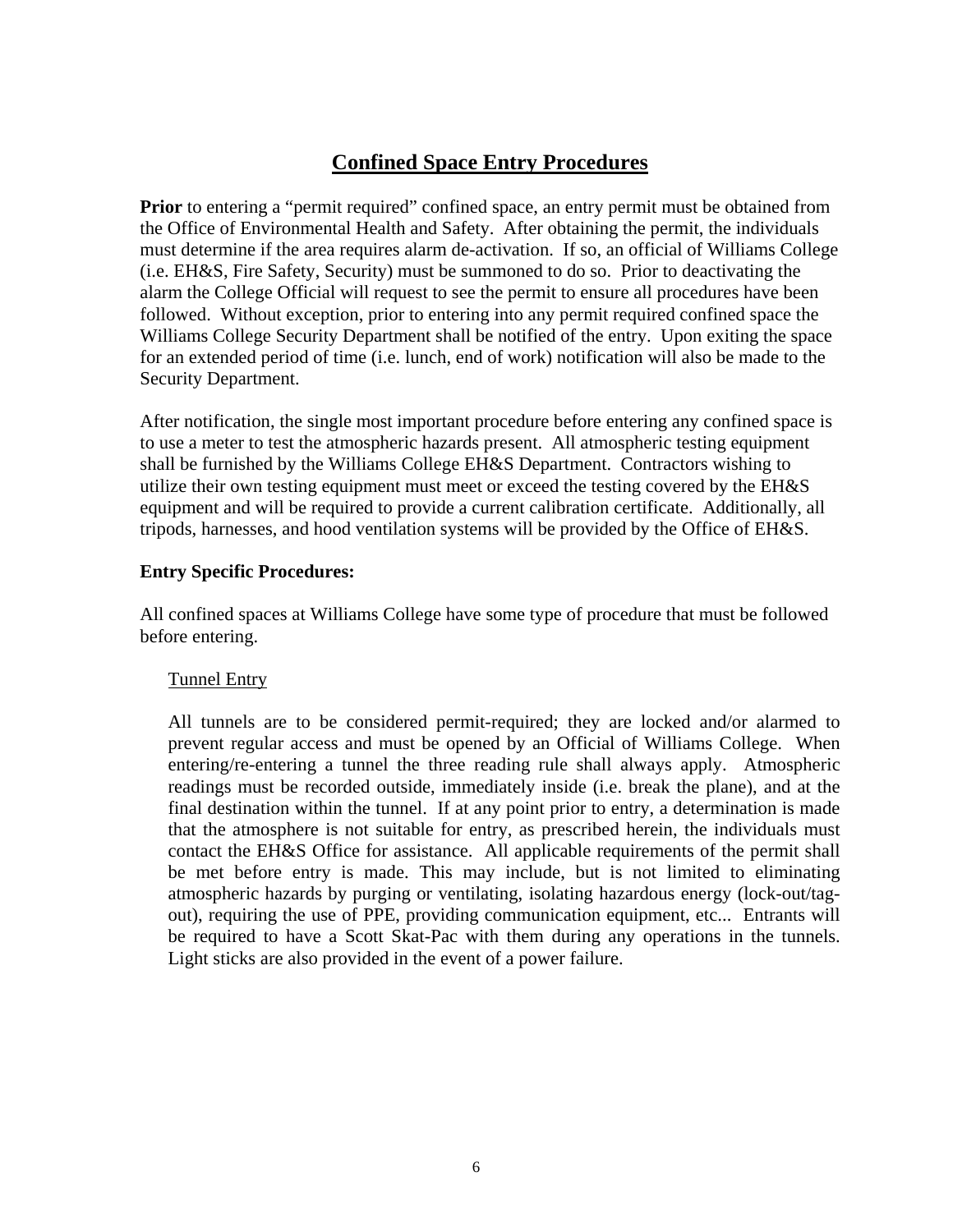## Manhole Entry

Sewers, storm drains, and electrical manholes are to be considered permit-required confined spaces. In addition to the initial training, initial site specific manhole entry training will be provided upon the first request for entry.

- 1. Confined Space Entry Permit in hand to enter, **(Sewer, Storm Drains, and Electrical)**
- 2. Air testing to be done at 1ft. intervals all the way to the bottom of the area. Testing before and during operations in these areas is essential.
- 3. Tripod to be set up before entering.
- 4. Full body harness to be worn during operations.
- 5. Ventilation equipment to be on the job.
- 6. If ventilation is required, EH&S staff to be present before entering.
- 7. Attendant to be on stand-by outside the hole at all times, equipped with a radio for communication. The attendant may not leave his post while a co-worker is in the confined space.

#### Boilers

- 1. Confined Space Entry Permit may be required before entering.
- 2. Attendant outside the boiler with a radio at all times.
- 3. Lock out all electrical power to boiler during this operation using the proper lockout/tagout procedures

#### Tanks & Vessels

- 1. Permit required for entry.
- 2. Air testing to be done before and during operations in these areas.
- 3. Ventilation equipment will be required and closely monitored.
- 4. Attendant required with a radio for communication, (supervisor should be present during these operations).
- 5. Supplemental oxygen breathing equipment or a PAPR will be required for any duties performed.
- 6. Proper lighting for safe operations.

#### Electrical Vault or Rooms

- 1. Permit required to enter underground vaults, no permit needed for electric rooms.
- 2. Attendant required outside electrical room with a radio at all times.
- 3. An electrical vault is permit required area, follow manhole procedures.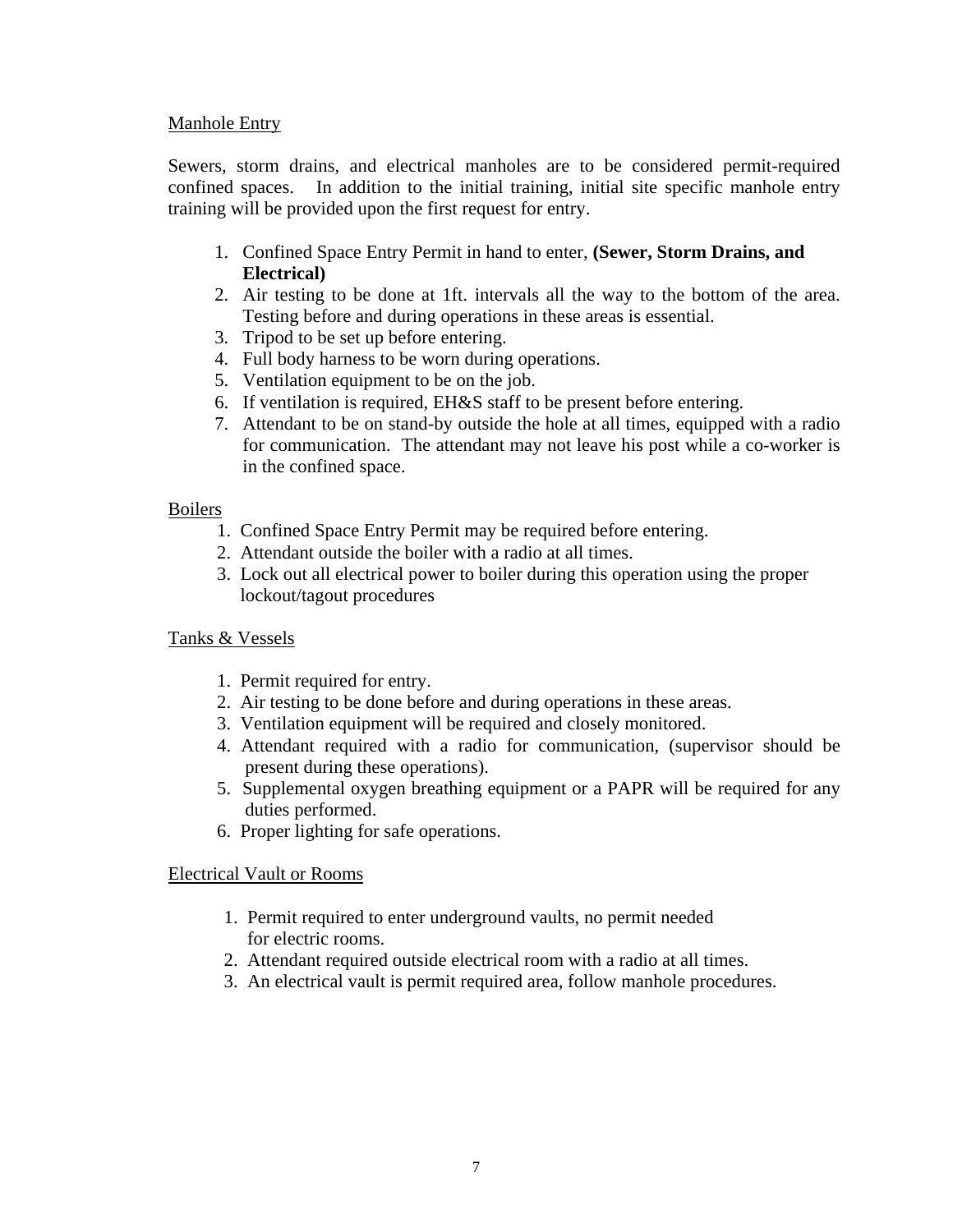## **Personnel Responsibilities**

The employer shall ensure that all personnel who are to be considered for confined space *entry*, monitoring and associated work are authorized, trained and periodically evaluated to perform the work. The responsibilities for each position are identified below.

The permit can be revoked at any time by the *attendant, entry supervisor or other qualified person* if a condition arises or exists that may cause illness, injury or death to the confined space entrants.

- 1. The person that revokes the permit shall make sure that all confined space entrants have been evacuated and accounted for
- 2. They shall then indicate on the permit the reasons for revocation
- 3. They shall then notify the EH&S Office or if warranted summon 911 via the Security Radio provided to the attendant.

#### **Entry Supervisors:**

- 1. Ensuring that the required atmospheric tests are performed at the confined space and results recorded on the permit prior to entry authorization.
- 2. Obtaining and maintaining all equipment necessary to complete the confined-space entry project.
- 3. Authorizing entry by signing the Entry Authorization space on the entry permit after all conditions for a safe entry have been met.
- 4. Terminating the entry and canceling the permit when:
	- a. Entry operations covered by the entry permit have been completed.
	- b. A condition that is not allowed under the entry permit arises in or near the permit space.
	- c. Determining, whenever responsibility for a permit space entry operation is transferred, and at intervals dictated by the hazards and operations performed within the space, that entry operations remain consistent with terms of the entry permit and that acceptable entry conditions are maintained.

#### **Authorized Entrants:**

1. shall be familiar with the known or potential hazards before *entry* and while working in the confined space - hazards might include: asbestos, electrical, environmental conditions, fire, signs and symptoms of exposure, steam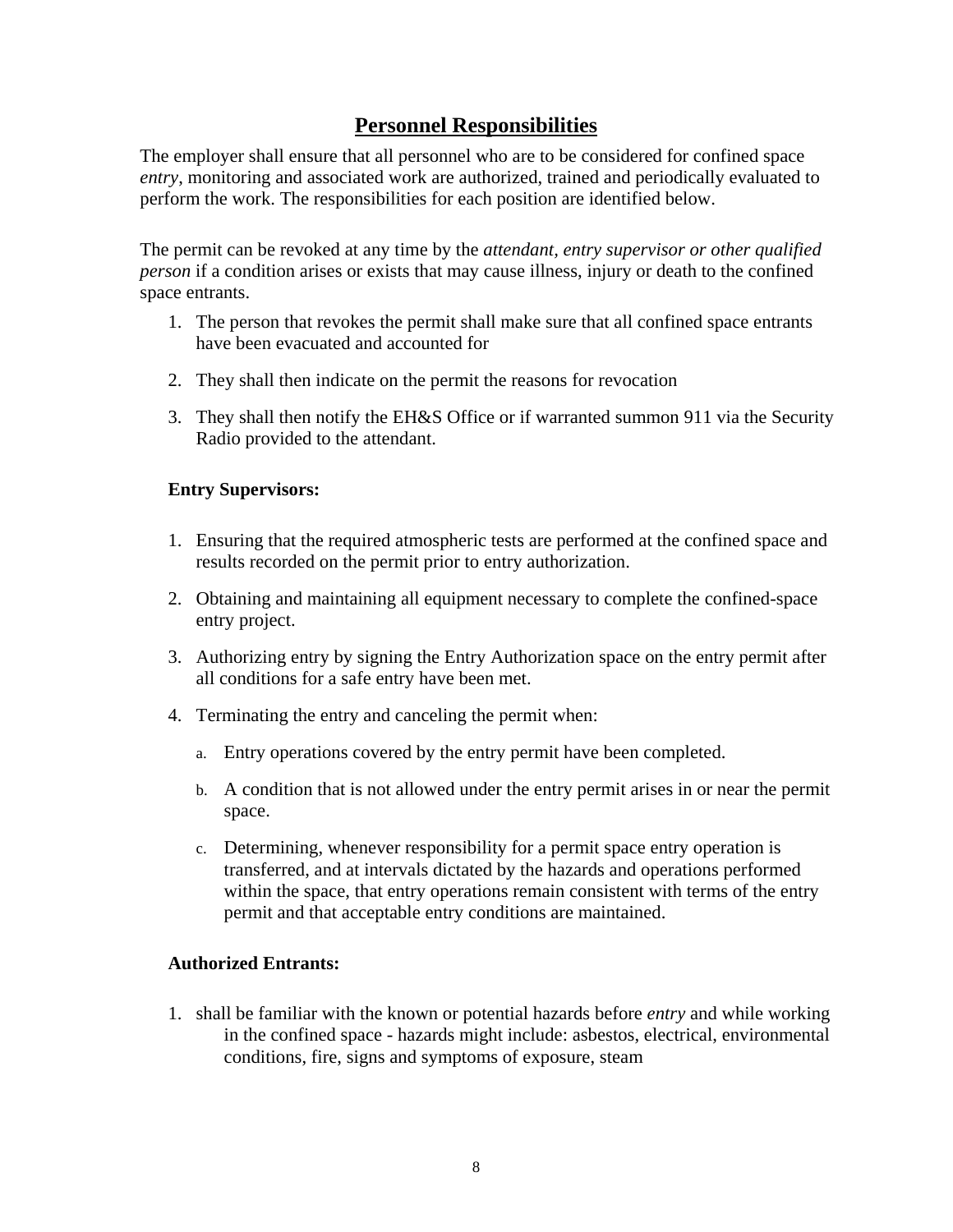- 2. shall not enter the confined space until the appropriate equipment is on site and placed into operation:
	- tripods and rescue equipment
	- ventilation equipment
	- portable radios or cellular phones
- 3. shall learn and become familiar with the operation of equipment such as the air monitors, tripod, harnesses, lifelines, portable radios, etc.
- 4. shall remain in communication with the attendant at all times in case there is a need to evacuate the confined space
- 5. shall alert the *attendant* whenever:
	- the entrant recognizes a dangerous condition or possible exposure
	- the entrant detects a prohibited condition
- 6. shall exit the confined space as quickly as possible whenever:
	- an order to evacuate is given by a "qualified" Williams College employee
	- the entrant recognizes a dangerous condition or possible exposure
	- the entrant detects a prohibited condition

#### **Attendants:**

- 7. shall be familiar with the known or potential hazards before entry and while entrants are working in the confined space - hazards may include:
	- equipment malfunctions
	- loss of communication
	- pedestrian and vehicle hazards
	- supply or exhaust ventilation shut-down
	- vehicle exhaust infiltration
- 8. shall maintain an accurate count of the *authorized* entrants in and out of the confined space and their well being
- 9. shall maintain constant communication with entrants of the confined space, monitoring for hazard exposure and behavioral abnormalities
- 10. shall monitor conditions in and around the confined space, using and interpreting the meter readings and alarms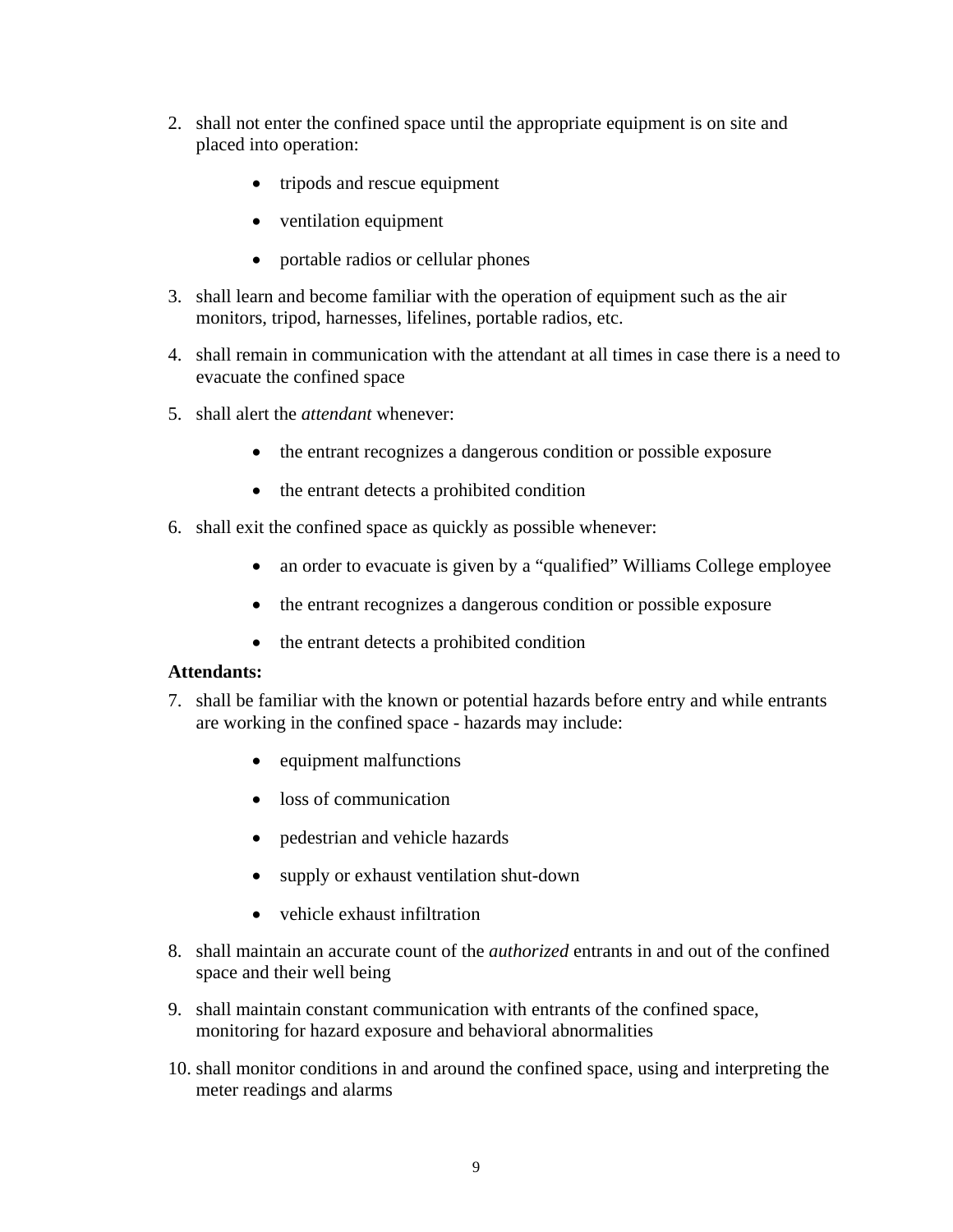- 11. shall warn unauthorized persons to remain clear of the confined space and immediately discharge those who may have already entered
- 12. shall remain immediately outside the "permit-required" confined space while occupied unless relieved by another qualified attendant
- 13. shall be familiar with initiating the rescue procedures for a confined space incident
- 14. shall be able to assist entrants from the confined space, either verbally or with the aid of the rescue retrieval equipment.
- 15. shall never enter a "permit required" confined space unless all hazards have been eliminated and *attendant* has officially been relieved by another qualified attendant

## **Emergency Protocol:**

In the event of an emergency, the attendant should:

- 1. Immediately summon the Williams College Security Department, via the College supplied radio, for 911 activation. The rescue provider for all confined spaces on campus is the Williamstown Fire Department.
- 2. Attempt to remove the victim by use of the retrieval line from outside the confined space if this can be accomplished without creating further hazard for the entrant or the attendant.
- 3. If the attendant is able to remove the victim with the retrieval line, he/she should administer aid within the limits of his/her training until emergency medical services (EMS) arrive.
- 4. If the standby person is unable to remove the victim by using the retrieval line, he or she must wait for help to arrive. The standby person(s) is not to enter the confined space for any reason.
- 5. Give EMS personnel any information they request.

## **Training**

The Office of Environmental Health & Safety will provide the initial and in-service training for all employees. All contractors hired to perform work in the College confined spaces are required to attend initial and an annual awareness session informing them of our written program. Permits are issued on a daily basis from the Office of Environmental Health and Safety. When at all possible, employees and contractors working for an extended period of time must provide a schedule of confined space work in order to facilitate the use of the equipment. Records of the training/awareness sessions shall be kept in the Office of Environmental Health & Safety as required.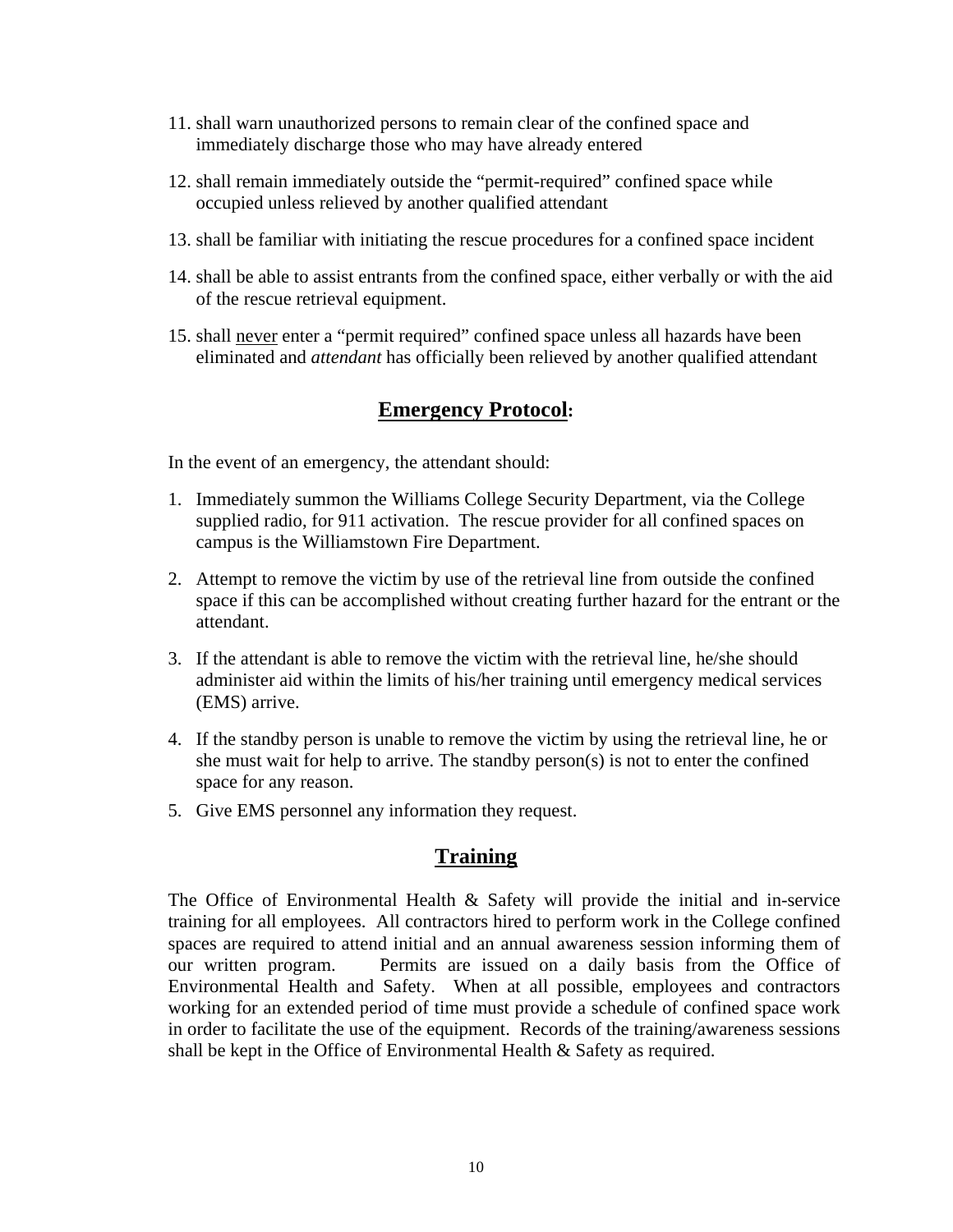## **Permits**

Permits will be issued through the Office of Environmental Health and Safety at the beginning of each workday for that day's work or for a longer period depending on the requirements of the job. All permits must be terminated at the end of each job. If there are any unusual occurrences during an operation it must be so noted on the permit and reviewed prior to any future work in that location.

Before entry begins you must have a signed permit to authorize entry into a confined space area to work. The permit must be located at the entry to the confined space (or in another location visible to all employees). **No employees shall enter any confined space or electrical vault outlined in this written standard for any reason without a permit, or without an authorized attendant.** 

If there is an emergency of any type in the confined space, employees will leave their work area and the permit becomes void. A new permit will have to be issued through the Office of Environmental Health and Safety before any employee can re-enter this space.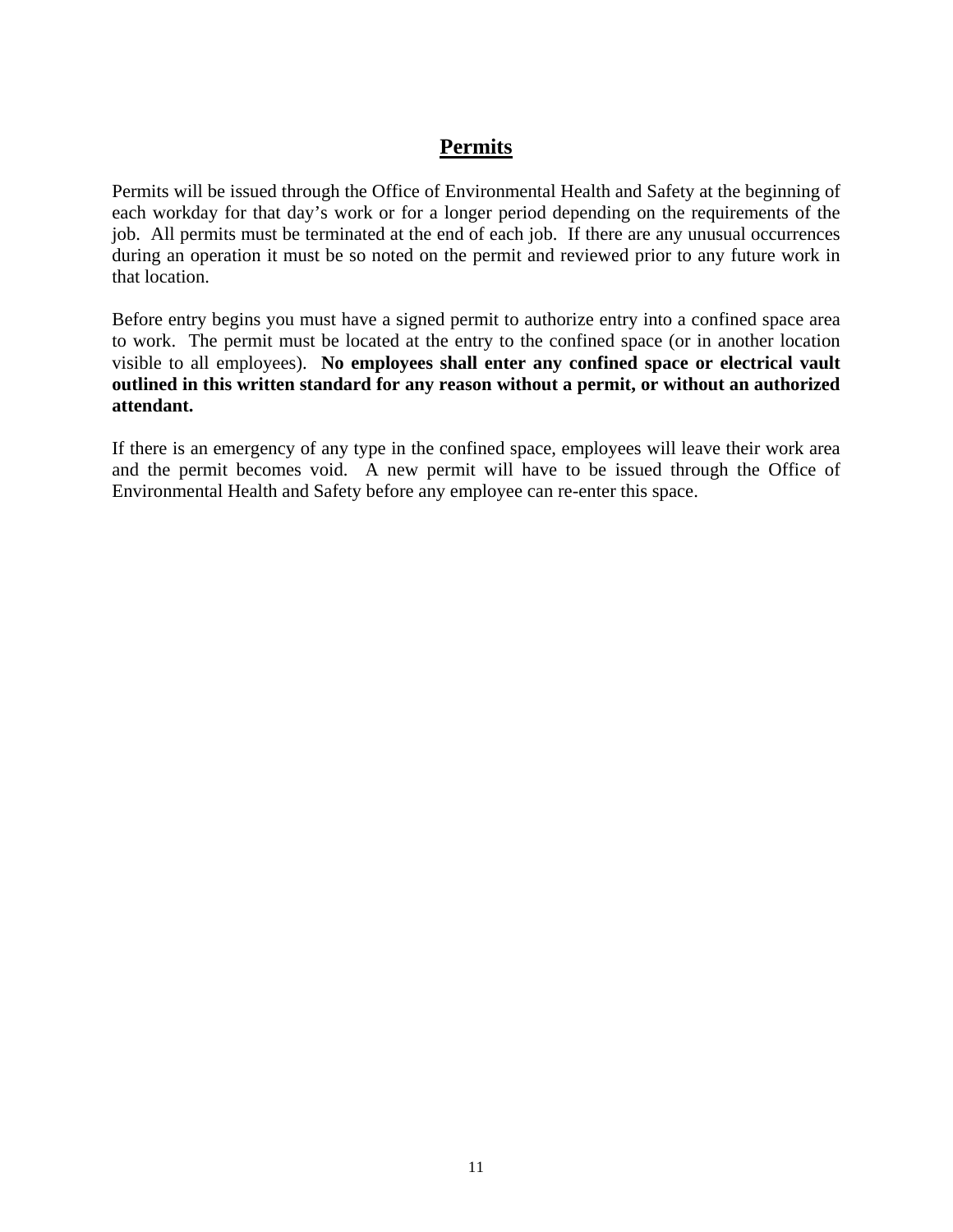# **Appendix A: Definitions**

**Acceptable Entry Conditions** - conditions that must exist in a confined space that allow for and ensure that employees involved in a confined space entry, can safely go into and work within the space.

**Attendant(s)** - one or more persons stationed outside a "permit required" confined space who monitors the authorized entrants, provides appropriate support services, assists in non-entry rescues and performs all other duties of the attendant as indicated herein.

**Authorized Entrant** - an individual who is authorized (with the appropriate knowledge and training) by the employer to enter a confined space, both permit and non-permit required.

**Confined Space** - a space that:

1) is large enough and so configured that an employee can bodily enter and perform assigned work.

2) has limited or restricted means of ingress or egress, such as, but not limited to: boilers, ductwork, elevator hoist ways, overheads and pits, stacks, tanks, tunnels, vaults.

3) is not designed for continuous occupancy.

**Non-Permit Required Confined Space** - a confined space that does not contain known or potential hazards (atmospheric or otherwise) that have the potential to cause serious illness, injury or death.

**Permit Required Confined Space** - a confined space that contains one or more actual or potential hazards that pose a threat to the health and safety of the workers who will enter the space and for which a written authorization to enter (a permit) is required. A PRCS has one or more of the following characteristics:

- a) contains or has the potential to contain a hazardous atmosphere
- b) contains a material that has the potential for engulfing an entrant
- c) has an internal configuration such that an entrant could be trapped or asphyxiated by inwardly converging walls, or by a floor which slopes

downward and tapers to a smaller cross section

d) has air, gas, steam or water under pressure

e) is found to have excessively high temperatures that may cause dehydration

- f) has the potential to cause injury by electrocution
- g) contains any other recognized health and safety hazard

**Entry** - whenever a person places any portion of their body (i.e. arm, face, foot, hand or head) into the opening of a confined space, it is to be considered an entry.

**Entry Permit** - the printed or written document that is provided by Williams College to allow and control entry into a "permit required" confined space. The entry permit shall indicate all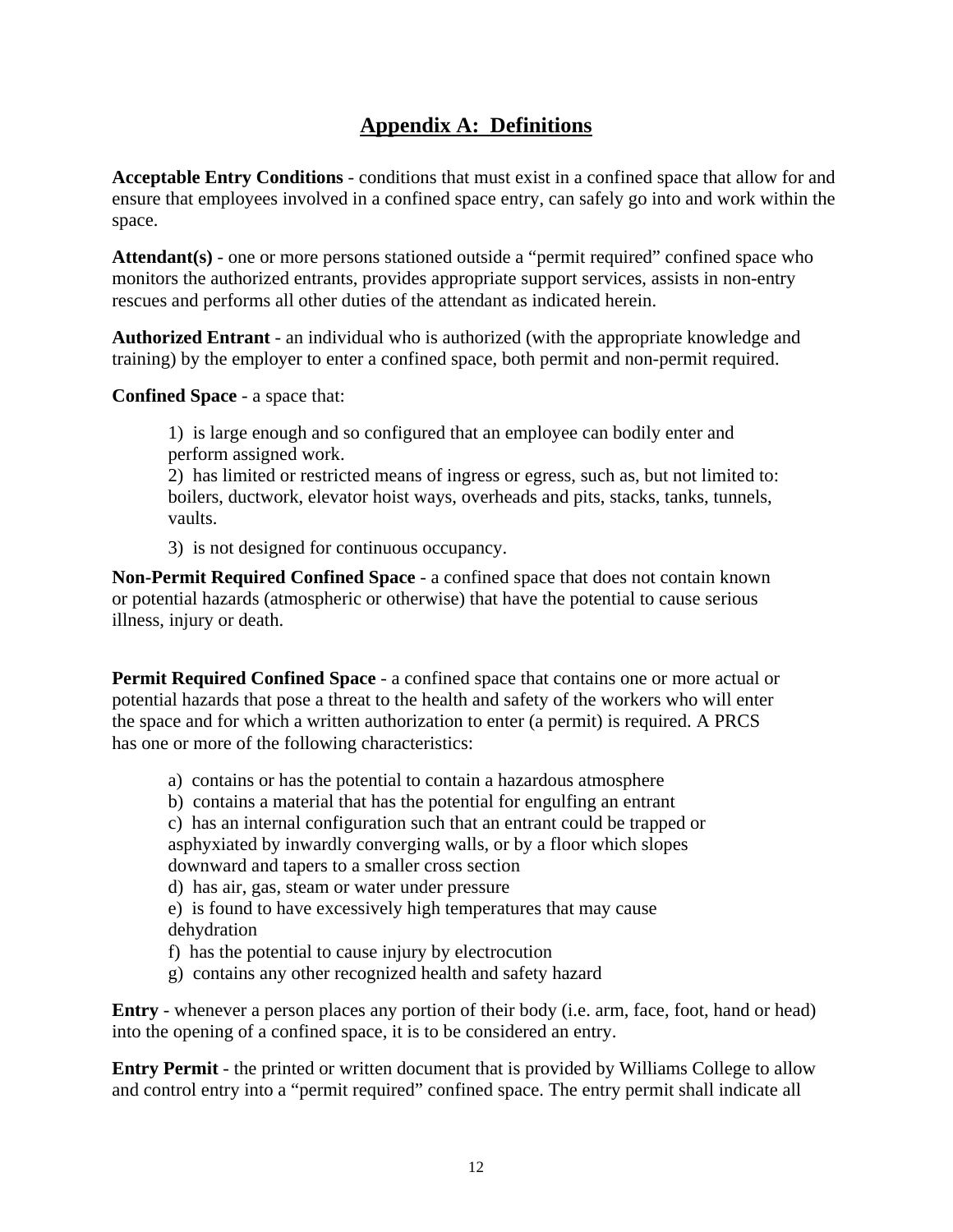appropriate, applicable information that will provide safe entry into a "permit required" confined space.

**Entry Supervisor** - the person responsible for determining if acceptable entry conditions are present at a "permit required" confined space where entry is planned, for authorizing entry and overseeing entry operations, and for terminating entry or work in the space as required in these guidelines.

**Hazard Evaluation** – the assessment of a confined space to determine known or potential hazards.

**Hazardous Atmosphere** - an atmosphere that may expose personnel to the risk of death, incapacitation, impairment of ability to self rescue, illness, injury or one or more of the following:

a) flammable gas, mist or vapor in excess of 10% of the lower explosive limit (LEL) or lower flammable limit (LFL)

b) air-borne combustible dust at a concentration that meets or exceeds the LEL or LFL (the dust obscures vision at a distance of 5' or less)

c) atmospheric oxygen is below 19.5% or is greater than 23.5%

d) hydrogen sulfide (odor of rotten eggs) in concentrations greater than 10 ppm

e) carbon monoxide (colorless and odorless gas) in concentrations greater than 35 ppm

f) any other substance that may exceed the exposure level (i.e. PEL, STEL or TWA)

g) any other atmospheric condition that is immediately dangerous to life or health (IDLH)

**Hot Work Permit** – Williams College's written authorization to perform operations such as burning, cutting, heating, soldering or welding that would be capable of providing a source of ignition.

**Immediately Dangerous to Life and Health (IDLH)** - any condition that poses an immediate or delayed threat to life or that which would cause irreversible adverse health effects or that would interfere with an individual's ability to escape unaided from a confined space. (Check the MSDS or with the Office of EH&S for information on chemicals or gases that may be classified as IDLH.)

**Isolation** - the process of completely protecting or removing the release of energy and material into a confined space by such means as: blanking or blinding, misaligning or removing sections of ducts, lines or pipes, a double block and bleed system, lockout and/or tagout of all sources of energy; or blocking or disconnecting all mechanical linkages.

**Lock Out/Tag Out** - the placement or a lock and/or tag on an energy isolating device in order to separate the energy source(s), including potential or stored energy from the equipment, machine or process being maintained or serviced. (An energy isolating device is any device that prevents the transmission or release of energy, including but not limited to: blocks, circuit breakers, disconnects, line valves, etc...)